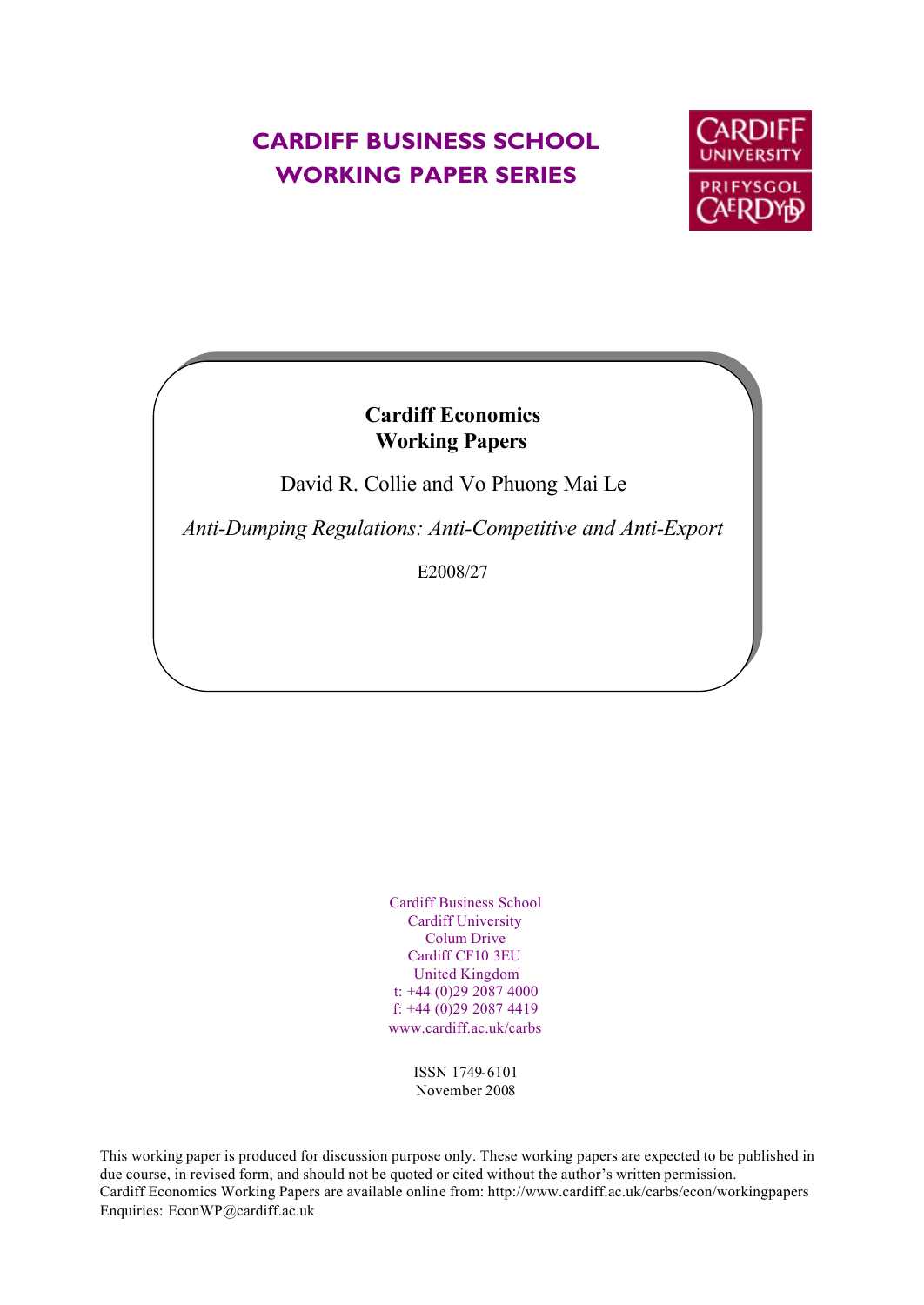# **Anti-Dumping Regulations: Anti-Competitive and Anti-Export**

David R. Collie and Vo Phuong Mai Le

Cardiff Business School, Cardiff University Aberconway Building, Colum Drive Cardiff CF1 3EU, United Kingdom E-mail: Collie@Cardiff.ac.uk

November 2008

#### **Abstract**

In a Bertrand duopoly model, it is shown that an anti-dumping regulation can be strategically exploited by the domestic firm to reduce the degree of competition in the domestic market. The domestic firm commits not to export to the foreign market which gives the foreign firm a monopoly in its own market. As a result the foreign firm will increase its price allowing the domestic firm to increase its price and its profits. If the products are sufficiently close substitutes then the higher profits in the domestic market are large enough to compensate for the loss of profits on exports.

*Keywords:* anti-dumping regulations, Bertrand oligopoly, strategic behaviour. *JEL classification:* F13, L13.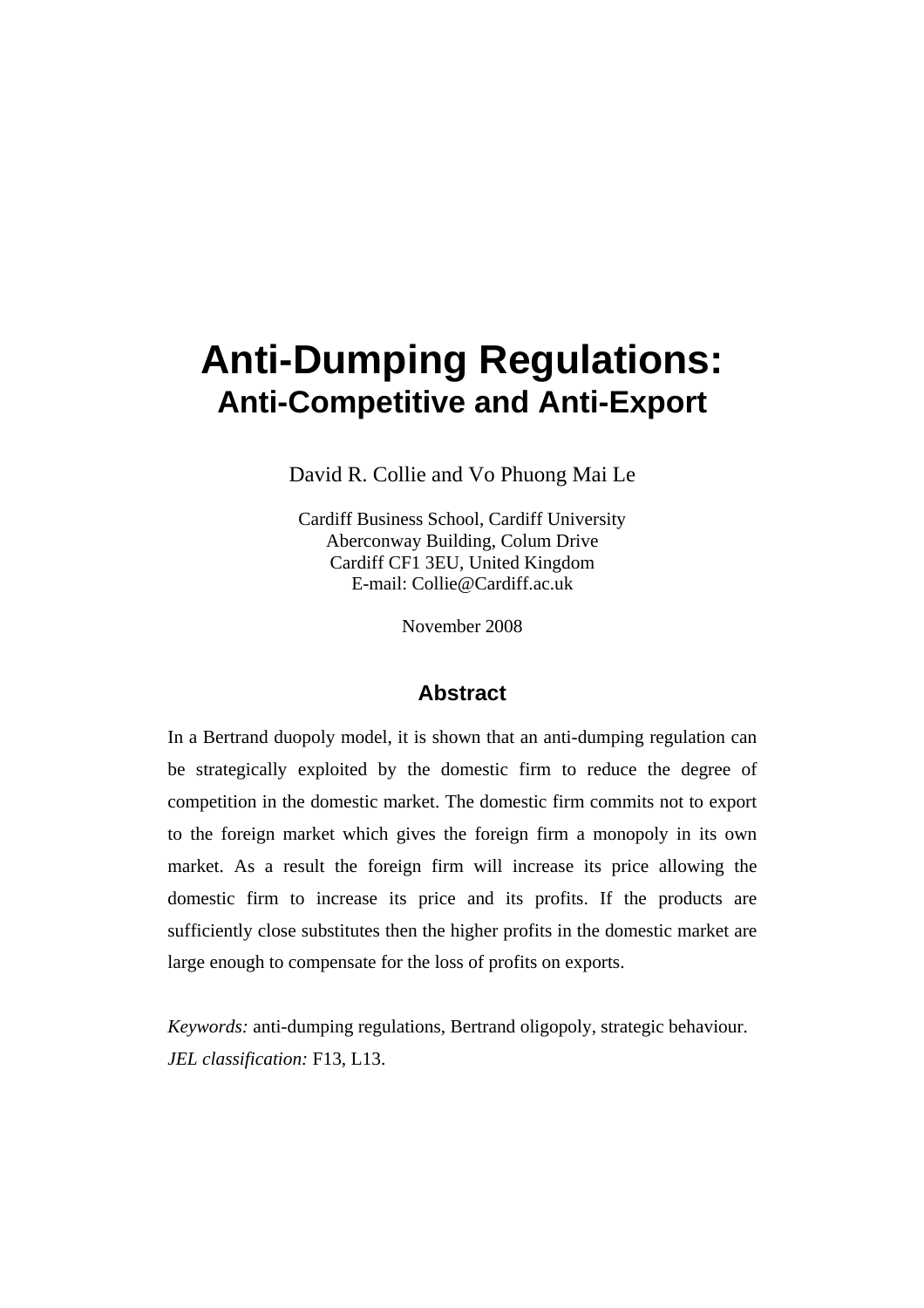#### **1. Introduction**

While tariffs, import quotas and other barriers to trade have been reduced or eliminated by the WTO/GATT, there has been a proliferation of anti-dumping regulations with more countries using anti-dumping regulations. Prusa (2005) argues that anti-dumping regulations do more harm than the problem of economically harmful predatory dumping that they are supposed to remedy, and that anti-dumping regulations are now just a clever form of protectionism. Anti-dumping regulations were supposed to be a response to anti-competitive behaviour by foreign firms that engaged in predatory dumping to eliminate competition from firms in the home market. The widespread use of anti-dumping regulations and the rarity of instances of predatory dumping suggest that this argument cannot be used to justify antidumping regulations. There is now a real risk that anti-dumping regulations are having unintended consequences with them being used strategically by firms in the home market for anti-competitive reasons.

This paper will show how the home firm can strategically use an anti-dumping regulation to lessen competition in the home market by committing not to export to the foreign market. In a Bertrand duopoly model, with differences in the size of the market in the home and foreign country, when there is no anti-dumping regulation both firms compete in both markets and there is no dumping. When there is an anti-dumping regulation the home firm could commit not to export to the foreign market thereby giving the foreign firm a monopoly in the foreign market. Since the anti-dumping regulation prevents the foreign firm from setting a lower price in the home market than in the foreign market, it induces the foreign firm to increase its price in the home market and allowing the home firm to increase its price. Although the home firm gives up its profits from exports to the foreign market if the products are close substitutes then it recoups this loss from the higher profits in the home market. The behaviour of the firm induced by the anti-dumping regulation has an anti-competitive effect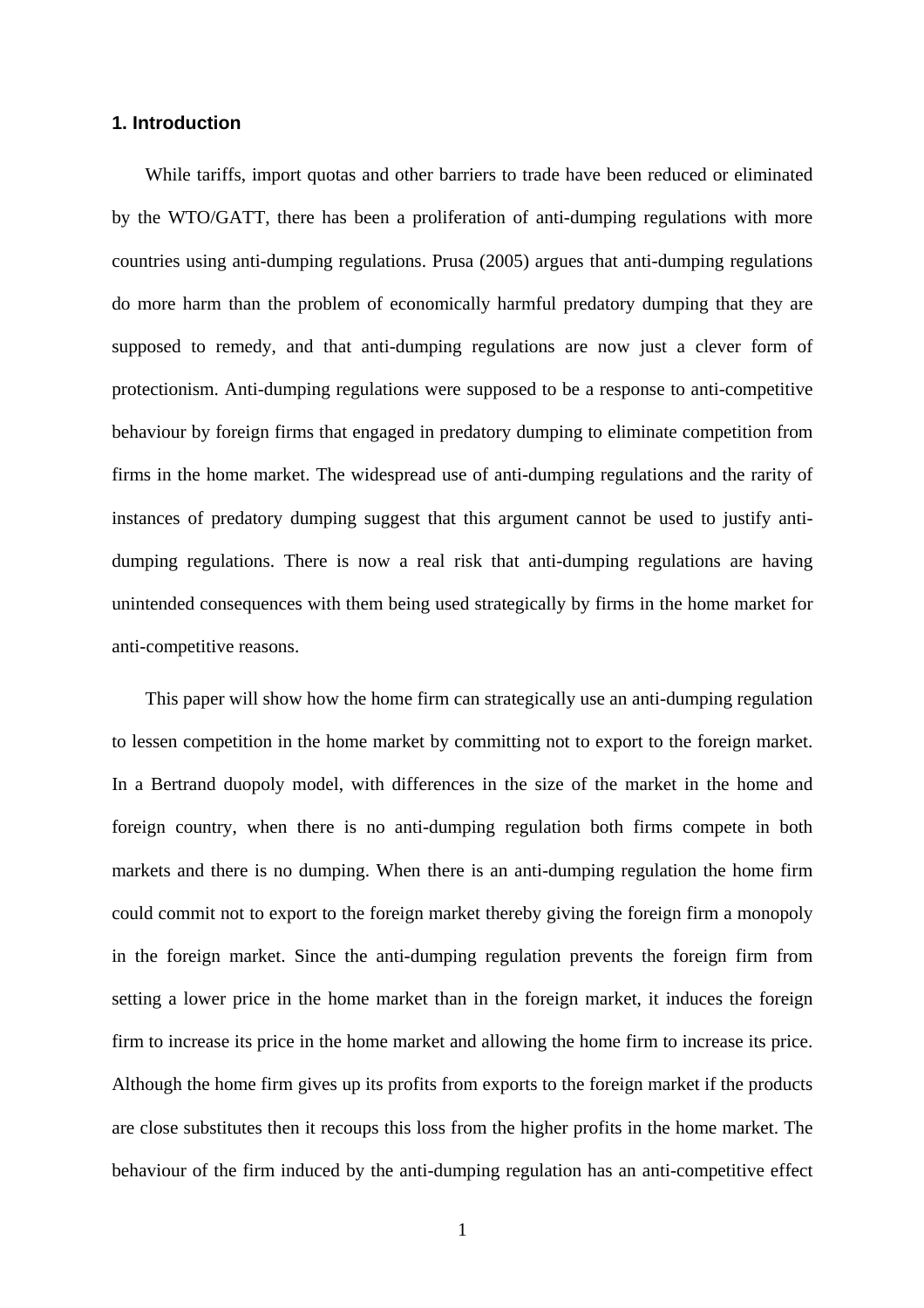in the home market and the welfare of the home country is reduced by the anti-competitive effect and the loss of the profits from exports.

Although the example of strategic use of anti-dumping regulations in this paper is novel, a number of authors have looked at the possible effects of anti-dumping regulations on competition; see: Staiger and Wolak (1992), Prusa (1992, 1994), Webb (1992), Reitzes (1993), Anderson, Schmitt and Thisse (1995), Veugelers and Vandenbussche (1999), Pauwels, Vandenbussche and Weverbergh (2001), and Falvey and Wittayarungruangsri (2006).

#### **2. The Bertrand duopoly model**

A home firm and a foreign firm produce differentiated products and compete as Bertrand duopolists in the home and foreign markets as in Clarke and Collie (2003). The two firms have identical and constant marginal cost, and there are no transport costs. The two markets differ in terms of the size of the markets, but the degree of product differentiation and the maximum willingness to pay are the same in both markets. The markets are assumed to be segmented. Given the assumptions of segmented markets and constant marginal cost, each market can be analysed independently of the other market under free trade. Variables relating to the home market will be denoted by a subscript *h* while those relating to the foreign market will be denoted by a subscript *f*, and variables relating to home firm will be denoted by a subscript one while those relating to the foreign firm will be denoted by a subscript two. In the *j*th market, where  $j = h, j$ , the price set by the home firm is  $p_{1j}$  and its sales are  $x_{1j}$ while the price set by the foreign firm is  $p_{2j}$  and its sales are  $x_{2j}$ .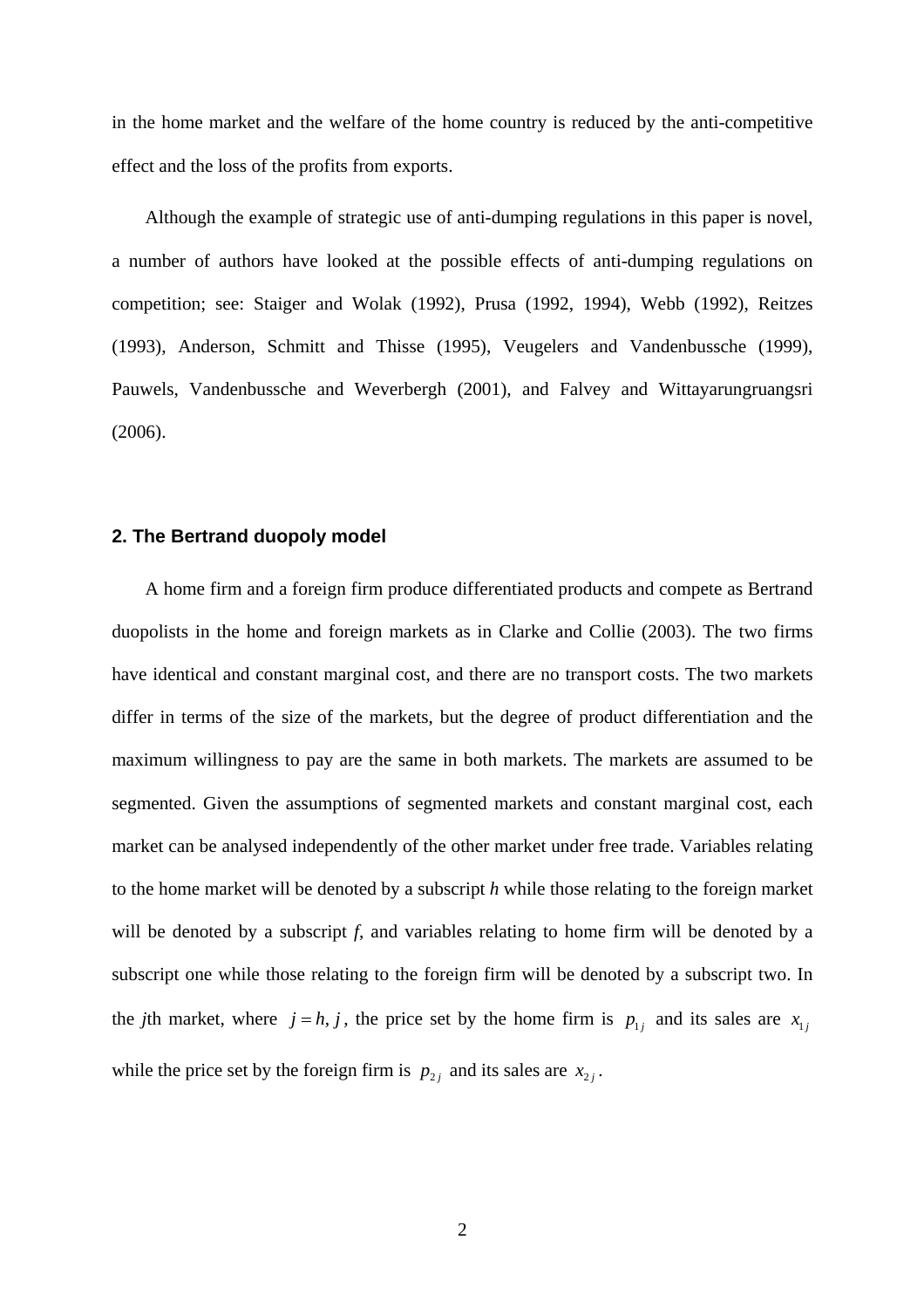In each market, there is a representative consumer with quasi-linear preferences that are described by a quadratic utility function. The utility function of the representative consumer in the *j*th market is:

$$
U_j = \alpha x_{1j} + \alpha x_{2j} - \frac{1}{2} \beta_j \left( x_{1j}^2 + x_{2j}^2 + 2 \phi x_{1j} x_{2j} \right) + z_j \qquad j = h, f \qquad (1)
$$

where  $z_i$  is consumption of the numeraire good which is produced by a perfectly competitive industry using constant returns to scale technology. The parameters of the utility function are assumed to satisfy the following conditions: the maximum willingness to pay of consumers exceeds the marginal cost of the firms,  $\alpha > c > 0$ ; and the products of the two firms are imperfect substitutes,  $0 \le \phi < 1$ . It turns out that  $\phi$  is a key parameter in the model that measures the degree of product substitutability, where  $\phi = 1$  means that the products of the two firms are perfect substitutes and  $\phi = 0$  means that the two products are independent. The other key parameter turns out to be the size of the foreign market relative to the size of the home market:  $\lambda = \beta_h / \beta_f$ . Utility maximisation, subject to the budget constraint, yields the inverse demand functions facing the two firms in the *j*th market:

$$
p_{1j} = \alpha - \beta_j (x_{1j} + \phi x_{2j}) \qquad p_{2j} = \alpha - \beta_j (\phi x_{1j} + x_{2j}) \qquad (2)
$$

In a Bertrand duopoly, where price is the strategic variable of the firms, the direct demand functions will generally be more useful than the inverse demand functions; inverting (2) yields the direct demand functions in the *j*th market:

$$
x_{1j} = \frac{1}{\beta_j (1 - \phi^2)} \Big[ \alpha (1 - \phi) - p_1 + \phi p_2 \Big] \qquad x_{2j} = \frac{1}{\beta_j (1 - \phi^2)} \Big[ \alpha (1 - \phi) + \phi p_1 - p_2 \Big] \tag{3}
$$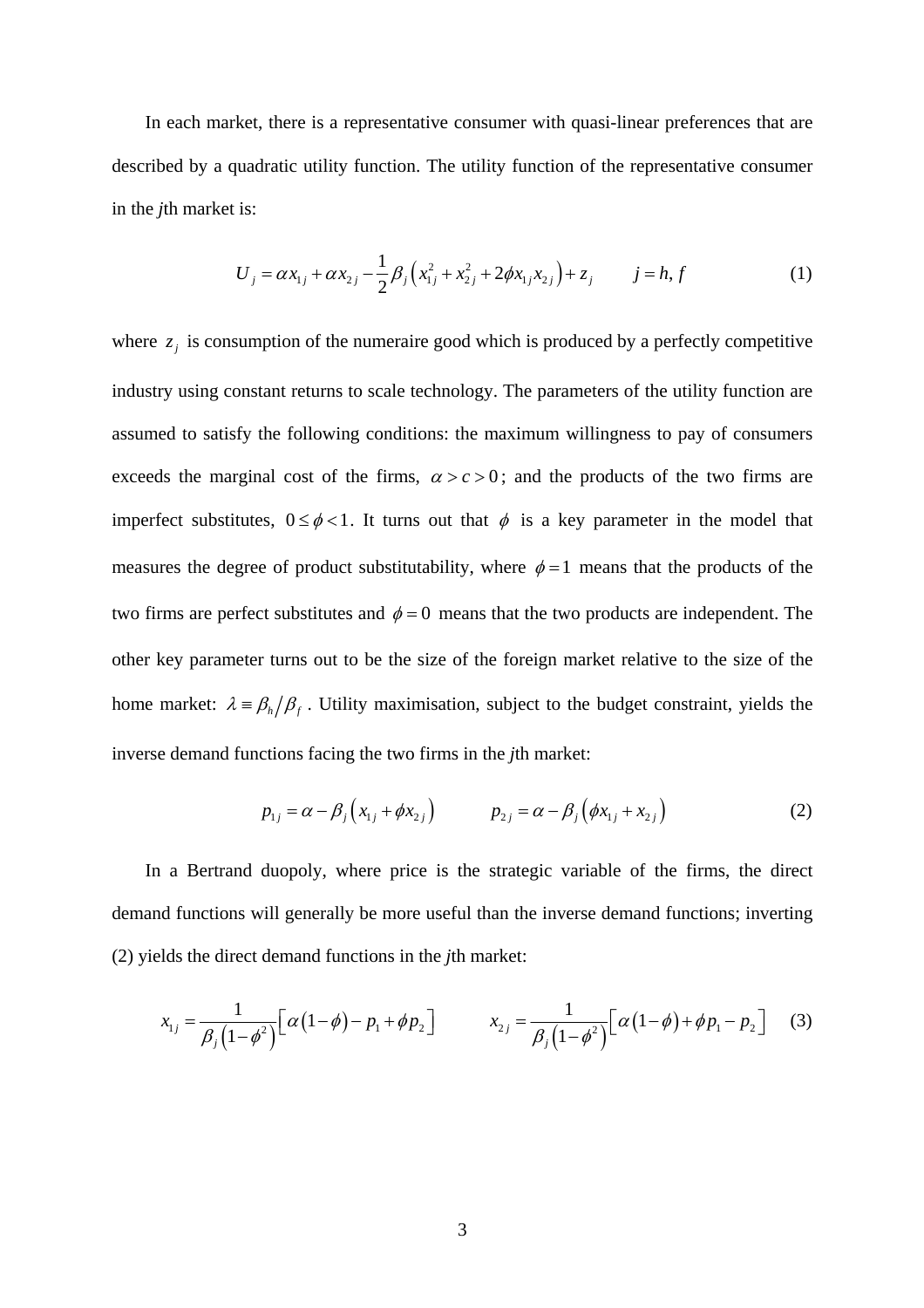These demands show that the size of the *j*th market is proportional to  $1/\beta$ , and therefore  $\lambda = \beta_h / \beta_f$  is the size of the foreign market relative to the size of the home market. The profits of the two firms from sales in the *j*th market are:

$$
\pi_{1j} = (p_{1j} - c)x_{1j} \qquad \pi_{2j} = (p_{2j} - c)x_{2j} \qquad (4)
$$

Under free trade, there is a Bertrand duopoly in both markets with the two firms independently and simultaneously setting prices to maximise profits; hence, assuming there is an interior solution where both firms sell positive quantities, the first-order conditions for the Bertrand equilibrium in the *j*th market are:

$$
\frac{\partial \pi_{1j}}{\partial p_{1j}} = \frac{1}{\beta_j (1 - \phi^2)} \Big[ \alpha (1 - \phi) - 2 p_{1j} + \phi p_{2j} + c \Big] = 0
$$
\n
$$
\frac{\partial \pi_{2j}}{\partial p_{2j}} = \frac{1}{\beta_j (1 - \phi^2)} \Big[ \alpha (1 - \phi) + \phi p_{1j} - 2 p_{2j} + c \Big] = 0
$$
\n(5)

These first-order conditions can be rearranged to give the best-reply functions of the home and the foreign firm in the *j*th market:

$$
p_{1j} = b_{1j} (p_{2j}) = \frac{1}{2} [\alpha (1 - \phi) + c + \phi p_{2j}] \qquad p_{2j} = b_{2j} (p_{1j}) = \frac{1}{2} [\alpha (1 - \phi) + c + \phi p_{1j}] \tag{6}
$$

Figure one shows the Bertrand duopoly best-reply functions of the two firms, and allows for the possibility of boundary solutions where one firm has zero sales; see Clarke and Collie (2003) for further explanation of the best-reply functions. The intersection of the two bestreply functions, labelled as B in figure one, gives the prices of the two firms in the symmetric Bertrand equilibrium under free trade in the *j*th market:

$$
p_{1j}^{B} = p_{2j}^{B} = \frac{\alpha (1 - \phi) + c}{2 - \phi}
$$
 (7)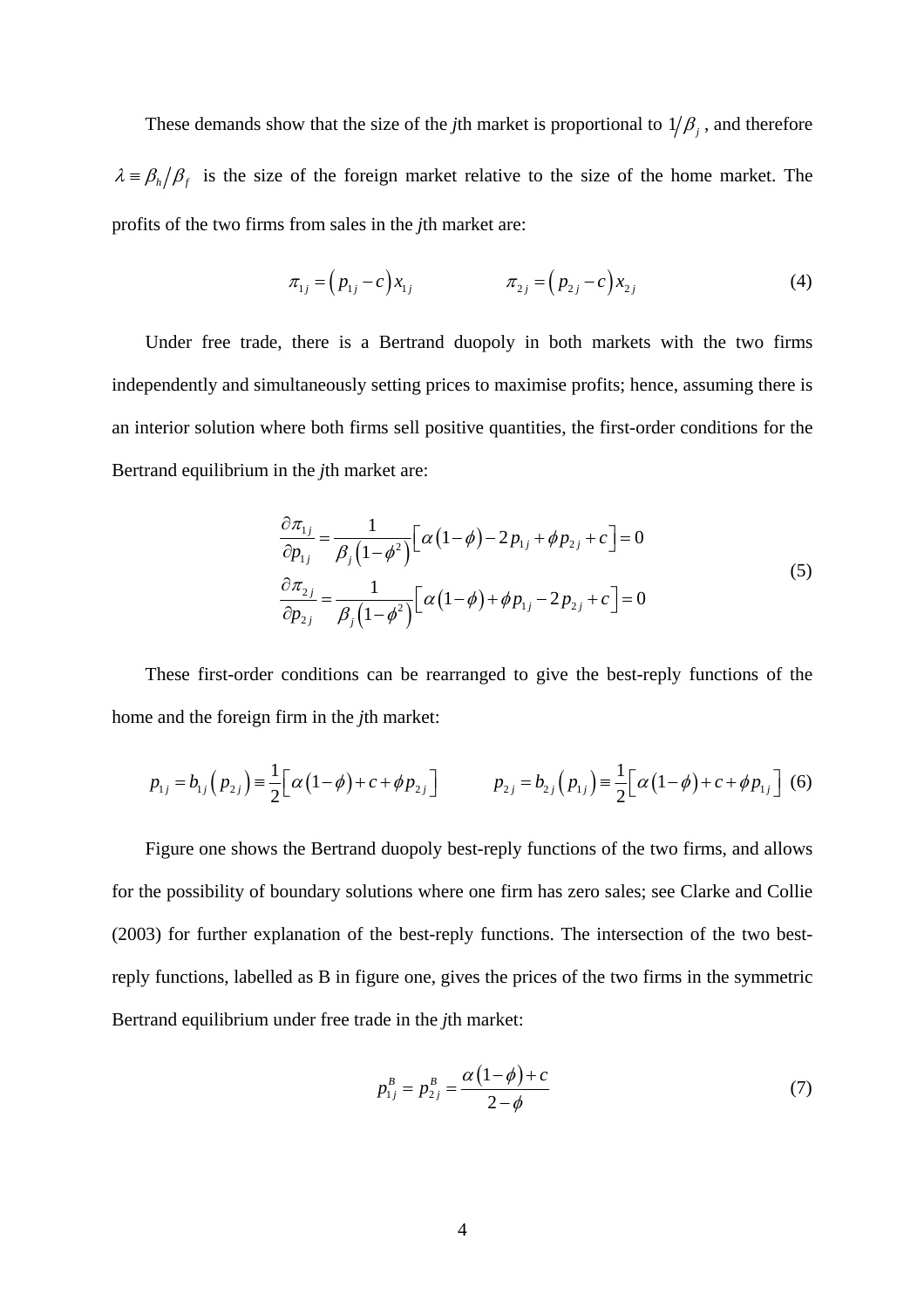Note that since the Bertrand equilibrium prices do not depend upon the market size parameter  $\beta$ , prices will be the same in both markets so there is no dumping under free trade. Substituting these prices (7) into the direct demand functions (3) yields the sales of the two firms in the Bertrand equilibrium under free trade:

$$
x_{1j}^{B} = x_{2j}^{B} = \frac{\alpha - c}{\beta_{j} (2 - \phi)(1 - \phi)}
$$
(8)

Using these prices (7) and quantities (8) in (4) yields the profits of the two firms in the Bertrand equilibrium under free trade:

$$
\pi_{1j}^{B} = \pi_{2j}^{B} = \frac{(1-\phi)(\alpha - c)^{2}}{\beta_{j}(2-\phi)^{2}(1+\phi)}
$$
(9)

Note that the sales and profits of the two firms in each market do depend upon the market size parameter,  $\beta_j$ .

The welfare of the home country is given by the sum of consumer surplus, the profits of the home firm in the home market,  $\pi_{1h}$ , and the profits of the home firm from exports to the foreign market,  $\pi_{1f}$ . Given the quadratic utility function, consumer surplus in the home country is  $CS_h = U_h - p_{1h}x_{1h} - p_{2h}x_{2h} - z = \beta_h \left[ x_{1h}^2 + x_{2h}^2 + 2\phi x_{1h}x_{2h} \right] / 2$ . Thus, the welfare of the home country is:

$$
W_h = \frac{\beta_h}{2} \left[ x_{1h}^2 + x_{2h}^2 + 2\phi x_{1h} x_{2h} \right] + \pi_{1h} + \pi_{1f}
$$
 (10)

Substituting (8) and (9) into (10) yields the welfare of the home country under free trade:

$$
W_h^B = \frac{(\alpha - c)^2}{\beta_h (2 - \phi)(1 + \phi)} + \pi_{1f}^B
$$
 (11)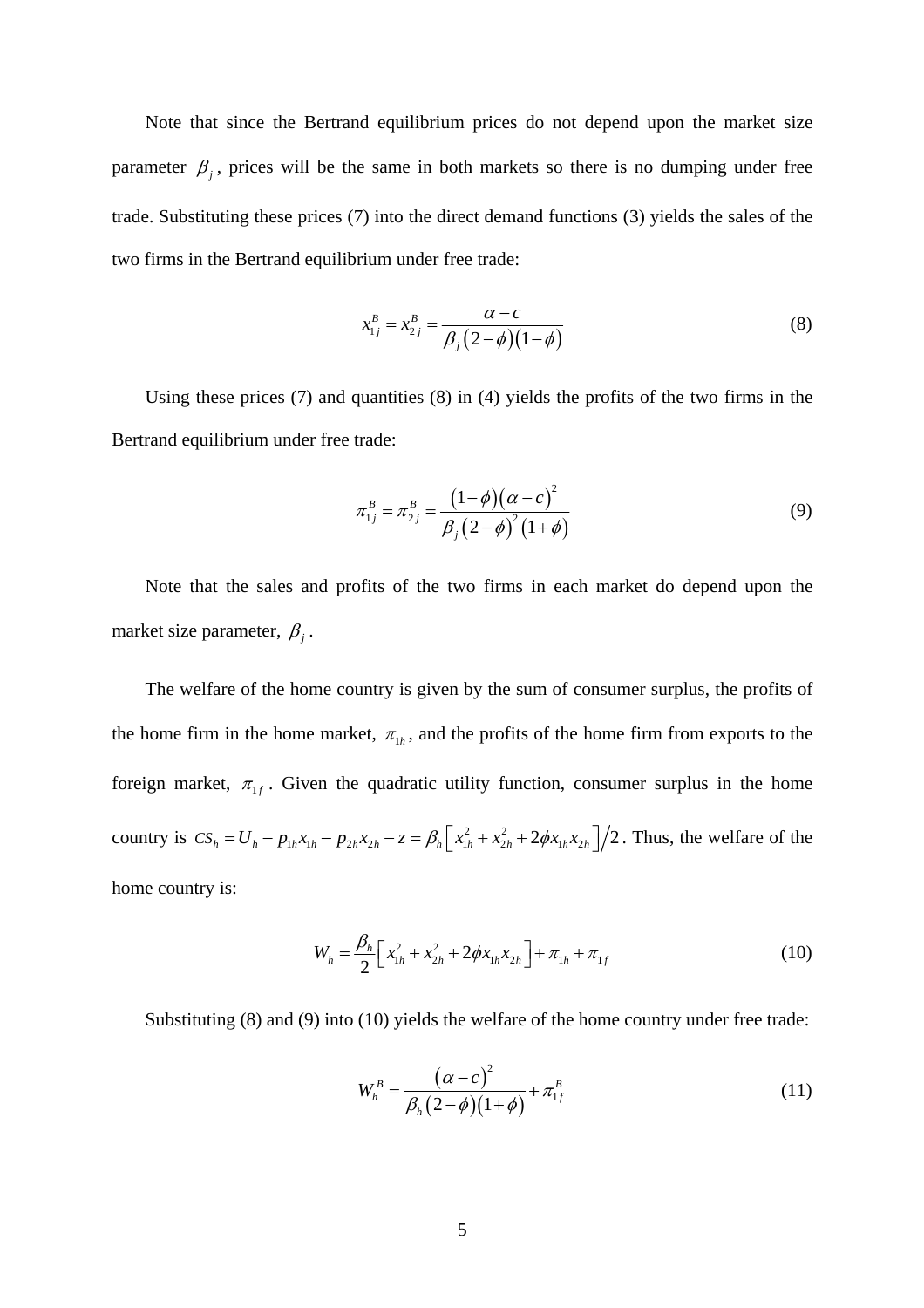The first term is the sum of consumer surplus and the profits of the home firm in the home market while the second term is the profits of the home firm from exports to the foreign market. These results under free trade will be used as a benchmark in the analysis of the effects of an anti-dumping regulation in the next section.

#### **3. Anti-Dumping Regulation**

This section analyses the export decision of the home firm in the presence of an antidumping regulation imposed by the home government that instantaneously levies a duty on the foreign firm if it dumps its product in the home market (i.e. it sets a lower price in the home market than in the foreign market). The anti-dumping duty is set equal to the dumping margin, which is defined as the difference in price of the foreign product between the foreign and the home market. Faced with such an anti-dumping regulation, the foreign firm will never dump in the home market as it is always more profitable to increase the price it sets in the home market to avoid the anti-dumping duty. Thus, the anti-dumping regulation deters the foreign firm from practising price discrimination between the home and foreign markets, and alters the game played by the two firms.

The formal structure of the two stage game is as follows: At the first stage of the game, the home firm decides whether or not to export to the foreign market. At the second stage, if the home firm decides to export, then there is a subgame where the two firms compete in the home and foreign markets. If the home firm decides not to export, then there is a subgame where the foreign firm has a monopoly in the foreign market while the two firms compete in the home market with the anti-dumping regulation deterring the foreign firm from setting a lower price in the home market than in the foreign market. As usual the game is solved by backwards induction to obtain a subgame perfect equilibrium.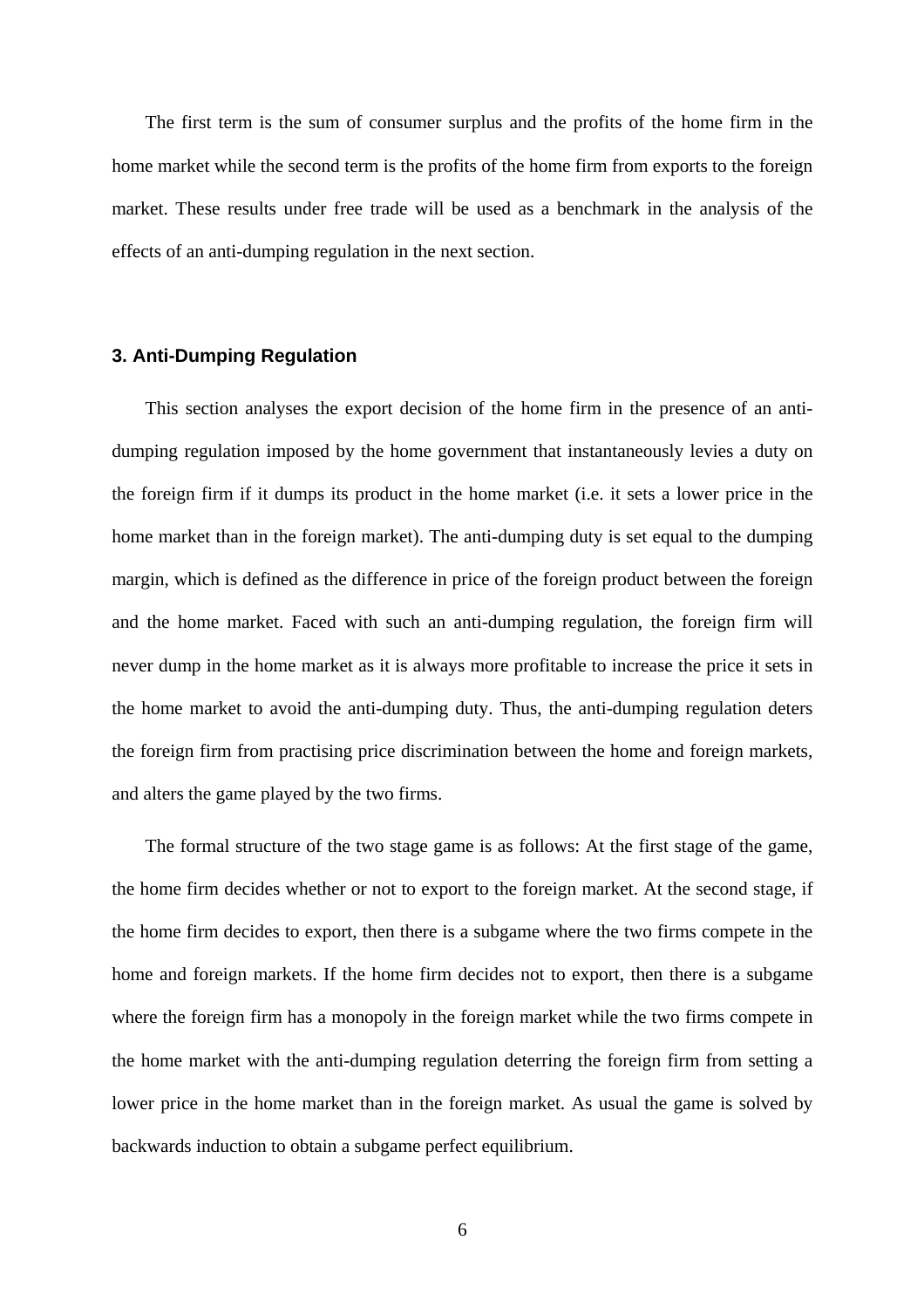In the subgame, where the home firm has decided to export to the foreign market, the foreign firm will not want to price discriminate between the two markets. Therefore, the outcome will be as in the Bertrand duopoly equilibrium described in the previous section. In both markets, the prices are given by (7), the sales by (8) and the profits by (9). Thus, the total profits of the home firm from the two markets are  $\pi_{1h}^B + \pi_{1f}^B$ . The anti-dumping regulation does not alter the outcome of the subgame when the firms simultaneously and independently set prices in both markets.

In the subgame, where the home firm has decided not to export to the foreign market, the foreign firm will have a monopoly in the foreign market while competing in a Bertrand duopoly with the home firm in the home market, and the home government's anti-dumping regulation will deter the foreign firm from setting a lower price in the home market than in the foreign market. The foreign firm can either set a price higher than the Bertrand duopoly price and sell in both markets or set the monopoly price and sell only in the foreign market. This will affect competition between the two firms in the domestic market as it will alter the best-reply function of the foreign firm.

Since the foreign firm has a monopoly in the foreign market, its demand curve is found by setting  $x_{1} = 0$  in its inverse demand function (2), and inverting to obtain  $x_{2f} = (\alpha - p_{2f})/\beta_f$ . In the home market, the foreign firm competes with the home firm in a Bertrand duopoly so its demand is given by its inverse demand function (3). As the antidumping regulation prevents the foreign firm from setting a lower price in the home market than in the foreign market, it must set the same price in both markets so  $p_{2f} = p_{2h} = p_2$ . The total profits of the foreign firm are the sum of its profits from the foreign market and its profits from the home market: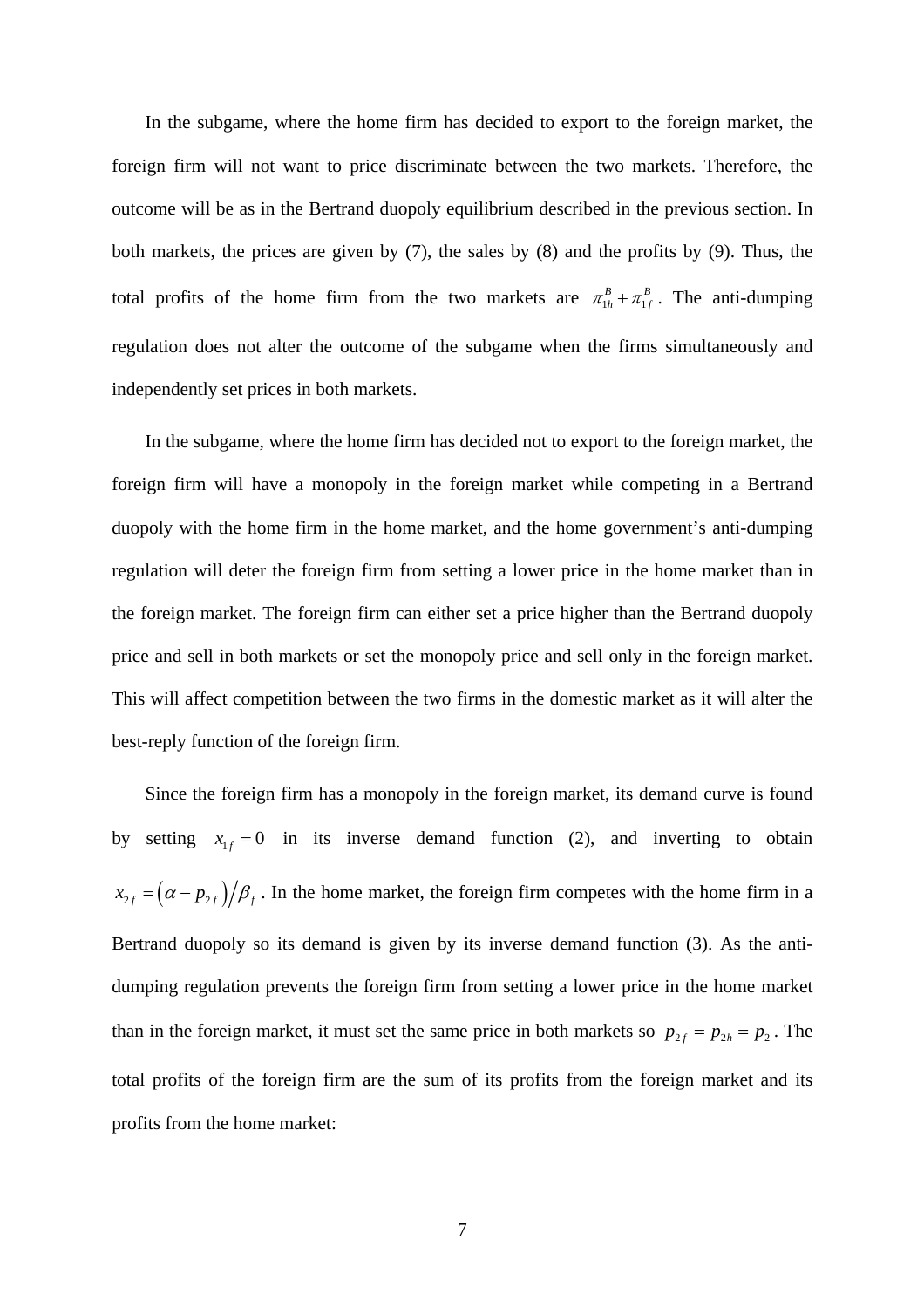$$
\Pi_2 = \pi_{2f} + \pi_{2h} = (p_2 - c) \left( \frac{\alpha - p_2}{\beta_f} + \frac{1}{\beta_h (1 - \phi^2)} \left[ \alpha (1 - \phi) + \phi p_{1h} - p_2 \right] \right)
$$
(12)

Assuming there is an interior solution where the foreign firm sells positive quantities in both markets and the home firm sells a positive quantity in the home market, then the first order condition for profit maximisation by the foreign firm is:

$$
\frac{\partial \Pi_2}{\partial p_2} = \frac{\alpha - 2p_2 + c}{\beta_f} + \frac{1}{\beta_h (1 - \phi^2)} \Big[ \alpha (1 - \phi) + \phi p_{1h} - 2p_2 + c \Big] = 0 \tag{13}
$$

The first term is the marginal effect on profits of a price increase in the foreign market and the second term is the marginal effect on profits of a price increase in the home market. The first term is positive as the foreign firm could increase its profits in the foreign market by raising its price, while the second term is negative as the foreign firm could increase its profits in the home market by reducing its price. Solving (13) yields the profit-maximising price of the foreign firm as a function of the price set by the home firm in the home market:

$$
p_2 = a_2 (p_{1h}) = \frac{1}{2} \left[ \alpha + c - \frac{(\alpha - p_{1h}) \phi \beta_f}{\beta_f + \beta_h (1 - \phi^2)} \right]
$$
(14)

where  $a_2 ( p_{1h} )$  is the best-reply function of the foreign firm when there is an interior solution.

Alternatively, there may be a boundary solution where the sales of the foreign firm in the home market are zero. Then, the foreign firm will set the monopoly price in both markets,  $p_2 = p_{2f}^M = (\alpha + c)/2$ , sell the monopoly output in the foreign market,  $x_{2f}^M = (\alpha - c)/2\beta_f$ , but sell zero in the home market, and earn monopoly profits in the foreign market,  $\pi_{2f}^{M} = (\alpha - c)^{2} / 4 \beta_{f}$ . The foreign firm will compare the profits from selling in both markets, which depends upon the price set by the home firm, with the profits from setting the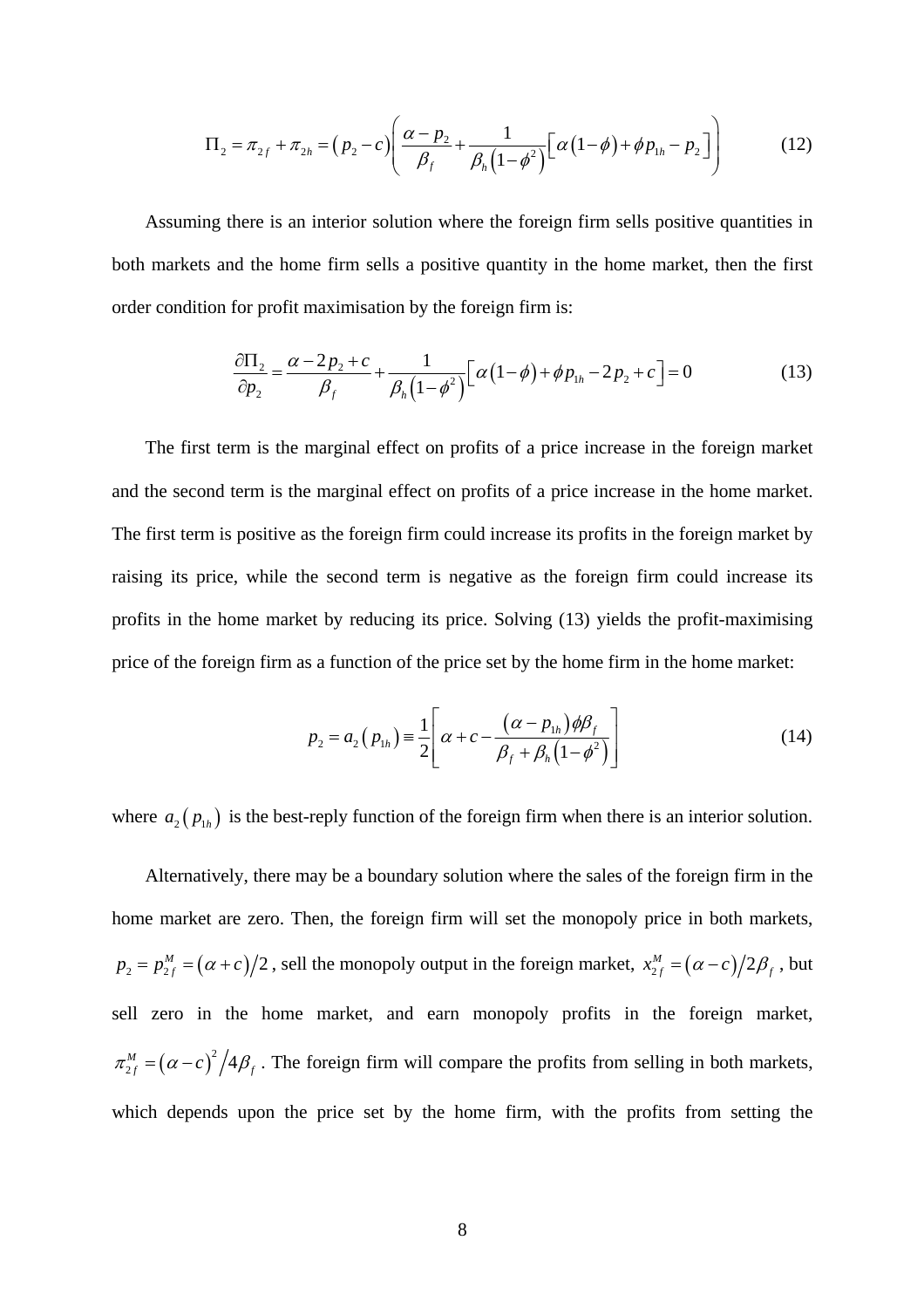monopoly price and selling zero in the home market, and then choose the most profitable option.

The best-reply functions of the two firms are shown in figure two. When the home firm sets a low price in the home market,  $p_{1h} < p_{1h}^*$ , the best response of the foreign firm is to set the monopoly price in which case its sales in the home market will be zero. When the home firm sets a high price in the home market,  $p_1 > p_1^*$ , the best-reply function of the foreign firm is given by  $p_2 = a_2 (p_{1h})$ . The best-reply function of the home firm is unchanged by the antidumping regulation. Assuming that the intersection of the two best-reply functions occurs to the right of the discontinuity in the foreign best-reply function at  $p_1^*$ , there will be a pure strategy Nash equilibrium that is given by the intersection of the best-reply function of the home firm,  $p_{1h} = b_{1h} (p_2)$  from (6), and the best-reply function of the foreign firm,  $p_2 = a_2 ( p_{1h} )$  from (14). Solving for the pure strategy Nash equilibrium prices yields:

$$
p_{1h}^D = \frac{1}{\Delta} \Big[ \alpha \big( 1 - \phi \big) \Big[ \beta_f \big( 2 + \phi \big) + \beta_h \big( 2 + \phi - \phi^2 \big) \Big] + c \big( 2 + \phi \big) \Big[ \beta_f + \beta_h \big( 1 - \phi^2 \big) \Big] \Big]
$$
  
\n
$$
p_2^D = \frac{1}{\Delta} \Big[ \alpha \big( 1 - \phi \big) \Big[ \beta_f \big( 2 + \phi \big) + 2 \beta_h \big( 1 + \phi \big) \Big] + c \Big[ \beta_f \big( 2 + \phi \big) + 2 \beta_h \big( 1 - \phi^2 \big) \Big] \Big]
$$
  
\n
$$
(15)
$$

where  $\Delta = 4 (\beta_f + \beta_h)(1 - \phi^2) + 3\beta_f \phi^2 > 0$  and the superscript D denotes the pure-strategy Nash equilibrium with the anti-dumping regulation. Substituting these equilibrium prices into the demand functions (3) yields the sales of the home firm in the home market and the sales of the foreign firm in two markets: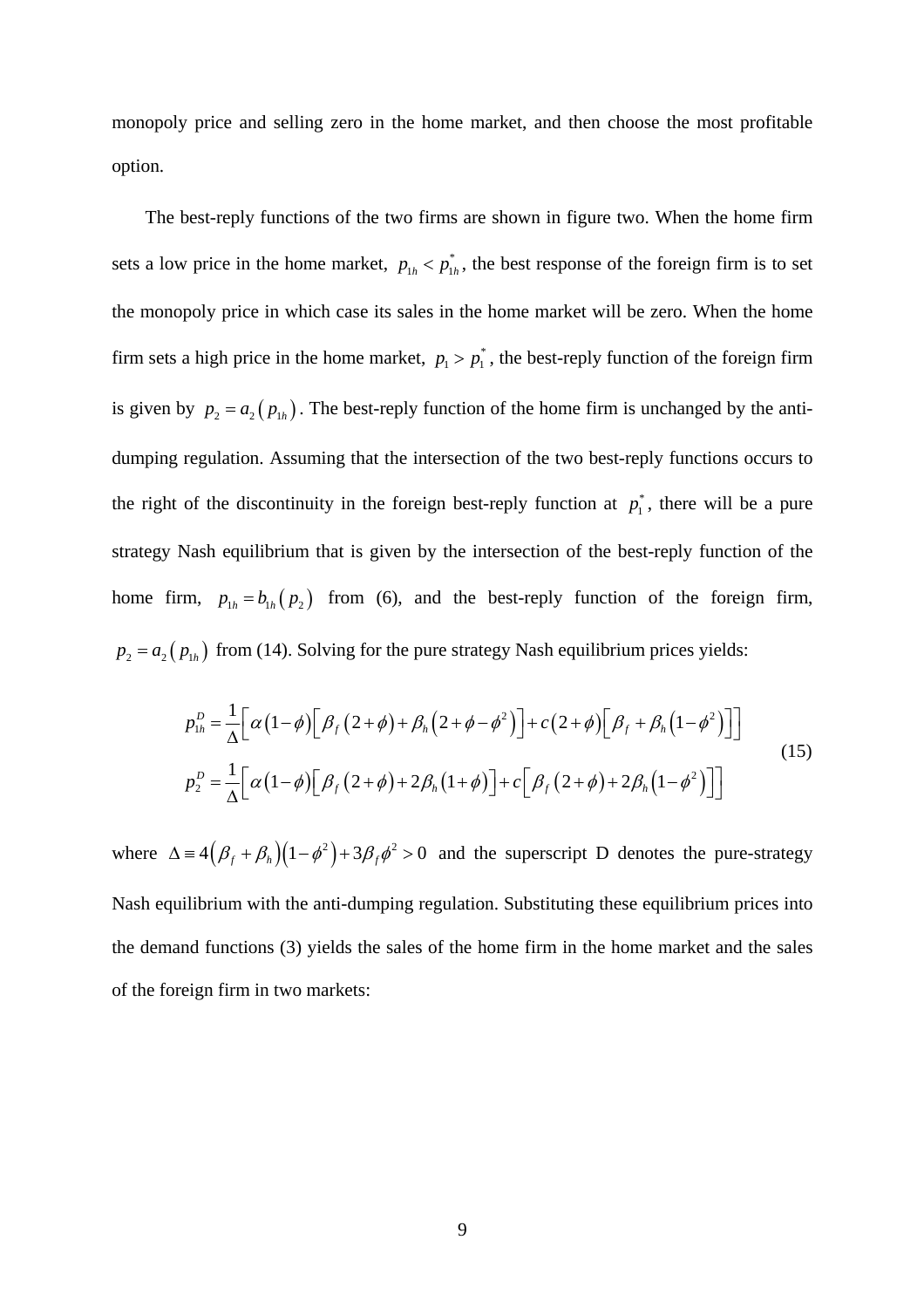$$
x_{1h}^D = \frac{(\alpha - c)}{(1 + \phi)\Delta} \Big[ \beta_f (2 + \phi) + \beta_h (2 + \phi - \phi^2) \Big]
$$
  

$$
x_{2h}^D = \frac{(\alpha - c)}{(1 + \phi)\Delta} \Big[ \beta_f (2 + \phi) + \beta_h (2 - 3\phi^2 - \phi^3) \Big]
$$
  

$$
x_{2f}^D = \frac{(\alpha - c)}{\beta_f \Delta} \Big[ \beta_f (2 + \phi) + \beta_h (1 - \phi^2) \Big]
$$
 (16)

Substituting these equilibrium prices and sales into profits (4) yields the profits of the home firm from the home market and the total profits of the foreign firm from the two markets with the anti-dumping regulation:

$$
\pi_{1h}^{D} = \frac{(\alpha - c)^{2}}{\beta_{h}(1 + \phi)\Delta^{2}} \Big[ \beta_{f}(2 + \phi) + \beta_{h}(2 + \phi - \phi^{2}) \Big]^{2}
$$
\n
$$
\Pi_{2}^{D} = \pi_{2h}^{D} + \pi_{2f}^{D} = \frac{(\alpha - c)^{2}}{\beta_{f}\beta_{h}(1 + \phi)\Delta^{2}} \Big[ \beta_{f}(2 + \phi) + 2\beta_{h}(1 + \phi) \Big]^{2}
$$
\n(17)

In this Nash equilibrium, labelled as D in figure two, both firms set a higher price than in the symmetric free-trade Bertrand equilibrium, labelled as B in figure two, and the foreign firm clearly sets a higher price than the domestic firm since D is above the diagonal. There will only be a pure strategy Nash equilibrium if it is more profitable for the foreign firm to sell in both markets rather than being a monopolist selling only in the foreign market. This will be the case if the size of the foreign market relative to the size of the home market is less than some critical value:  $\lambda^P$ , where this critical value is obtained by solving  $\Pi_2^D = \pi_{2f}^M$ , which yields:

$$
\lambda^{P} = \frac{-32 + 52\phi^{2} + 12\phi^{3} - 11\phi^{4} - 3\phi^{5} \pm \sqrt{3}(1+\phi)\phi^{2}\sqrt{(2+\phi)^{3}(-2+3\phi)}}{16(1+\phi)^{2}(2-4\phi+\phi^{2}+\phi^{3})}
$$
(18)

At the first stage of the game, the home firm decides whether or not to export to the foreign market. If it decides to export then the home firm will earn the Bertrand equilibrium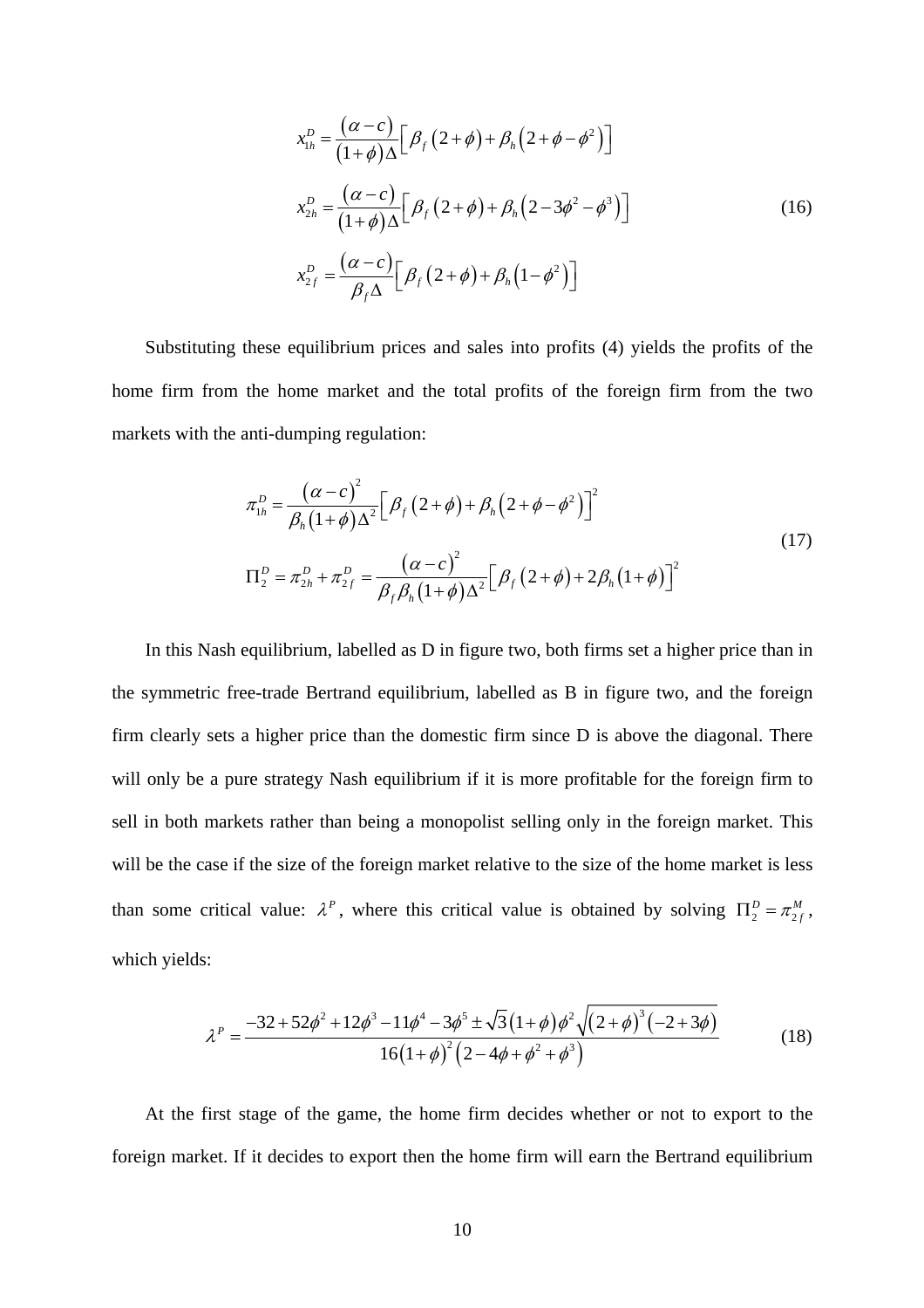profits in both markets,  $\pi_{1h}^{B} + \pi_{1f}^{B}$ , whereas if it decides not to export then it will earn higher profits in the domestic market,  $\pi_{1h}^D$  but zero profits in the foreign market. Hence, the home firm will decide not to export to the foreign market if  $\pi_{1h}^D > \pi_{1h}^B + \pi_{1f}^B$ . This will be the case if the size of the foreign market relative to the size of the home market is larger than some critical value:  $\lambda^{\pi}$ , where this critical value is obtained by solving  $\pi_{1h}^D = \pi_{1h}^B + \pi_{1f}^B$ , which yields:

$$
\lambda^{\pi} = \frac{-32 + 32\phi + 16\phi^2 - 8\phi^3 - 7\phi^4 + \phi^5 - \phi^3 \sqrt{(1 + \phi)(-32 + 48\phi - 15\phi^2 + \phi^3)}}{32(1 + \phi)(1 - \phi)^2}
$$
(19)

The two critical values for the size of the foreign market relative to the size of the home market are plotted in figure three. There will be a pure-strategy Nash equilibrium if  $\lambda < \lambda^P$ and it will be profitable for the home firm to choose not to export to the foreign market if  $\lambda > \lambda^{\pi}$ . This leads to the following proposition:

*Proposition 1: There will be a pure-strategy Nash equilibrium in prices if* $\lambda < \lambda^P$ **, and** *the home firm chooses not to export to the foreign market if*  $\lambda > \lambda^{\pi}$ .

By choosing not to export to the foreign market, the home firm gives the foreign firm a monopoly in the foreign market and the anti-dumping regulation prevents the foreign firm from price discriminating between the two markets. As a result, the foreign firm will set a higher price in the home market than under free trade and this will increase the profits of the home firm in the home market. From figure three it can be seen that choosing not to export to the foreign market will be profitable for the home firm when the products are close substitutes. When products are close substitutes, competition is intense under free trade and lessening competition by choosing not to export to the foreign market is profitable for the home firm. Note that the foreign market has to be small relative to the home market to ensure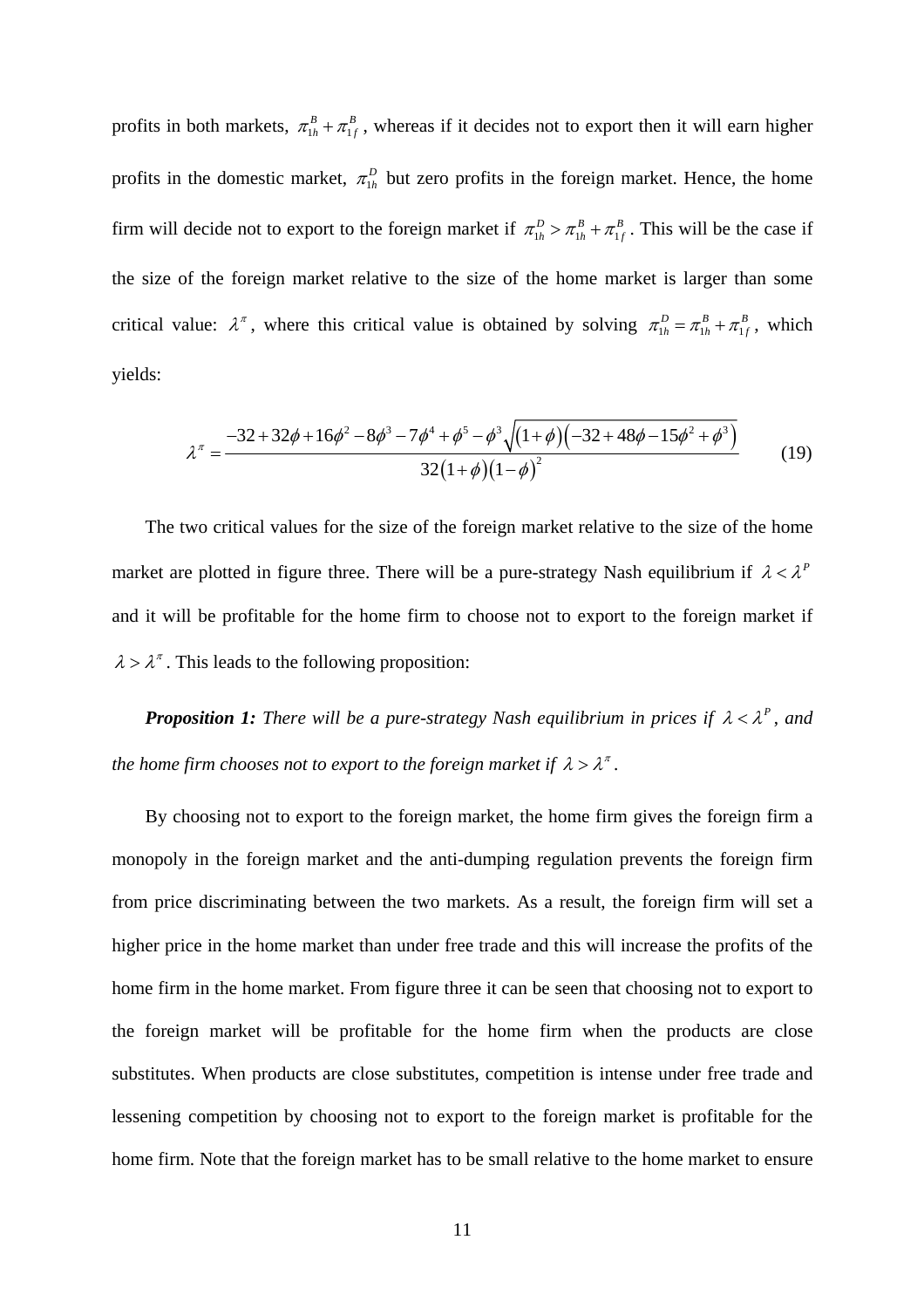that a pure-strategy Nash equilibrium exists, but the products being close substitutes is most important for choosing not to export to be profitable for the home firm.

The effect of the anti-dumping regulation is to increase the prices of both firms in the home market. The effect on the sales of the two firms in the home market can be obtained by subtracting (8) from (16), which yields:

$$
x_{1h}^D - x_{1h}^B = \frac{(\alpha - c)\phi^2}{(2 - \phi)\Delta} > 0 \qquad x_{2h}^D - x_{2h}^B = -\frac{(\alpha - c)(2 - \phi^2)}{(2 - \phi)\Delta} < 0 \tag{20}
$$

In the home market, the anti-dumping regulation increases the sales of the home firm and decreases the sales of the foreign firm. With the anti-dumping regulation, the home firm no longer exports to the foreign market and therefore the effect of the anti-dumping regulation on the total sales of the home firm in the two markets is:

$$
x_{1h}^D - \left(x_{1h}^B + x_{1f}^B\right) = -\frac{(\alpha - c)}{\beta_f (1 + \phi)(2 - \phi)\Delta} \left[\beta_f \left(4 - 2\phi^2 - \phi^3\right) + 4\beta_h \left(1 - \phi^2\right)\right] < 0 \tag{21}
$$

Hence, although there is an increase in the sales of the home firm in the home market and the profits of the home firm, the loss of the export sales in the foreign market means that there is a decrease in the total sales of the home firm.

The welfare of the home country with the anti-dumping regulation is obtained by substituting sales (16) and profits (17) into welfare (10), and this yields:

$$
W_h^D = \frac{(\alpha - c)^2}{2\beta_h(1 + \phi)\Delta^2} \Big[ 2\beta_f^2 (2 + \phi)^2 (2 - \phi) + \beta_h^2 (1 - \phi)(1 + \phi)^2 (16 - 12\phi - \phi^2) + \beta_f \beta_h (1 - \phi^2)(2 + \phi)(8 - \phi) \Big]
$$
(22)

The effect of the anti-dumping regulation on the welfare of the home country is obtained by subtracting welfare under free trade (11) from welfare with the anti-dumping regulation: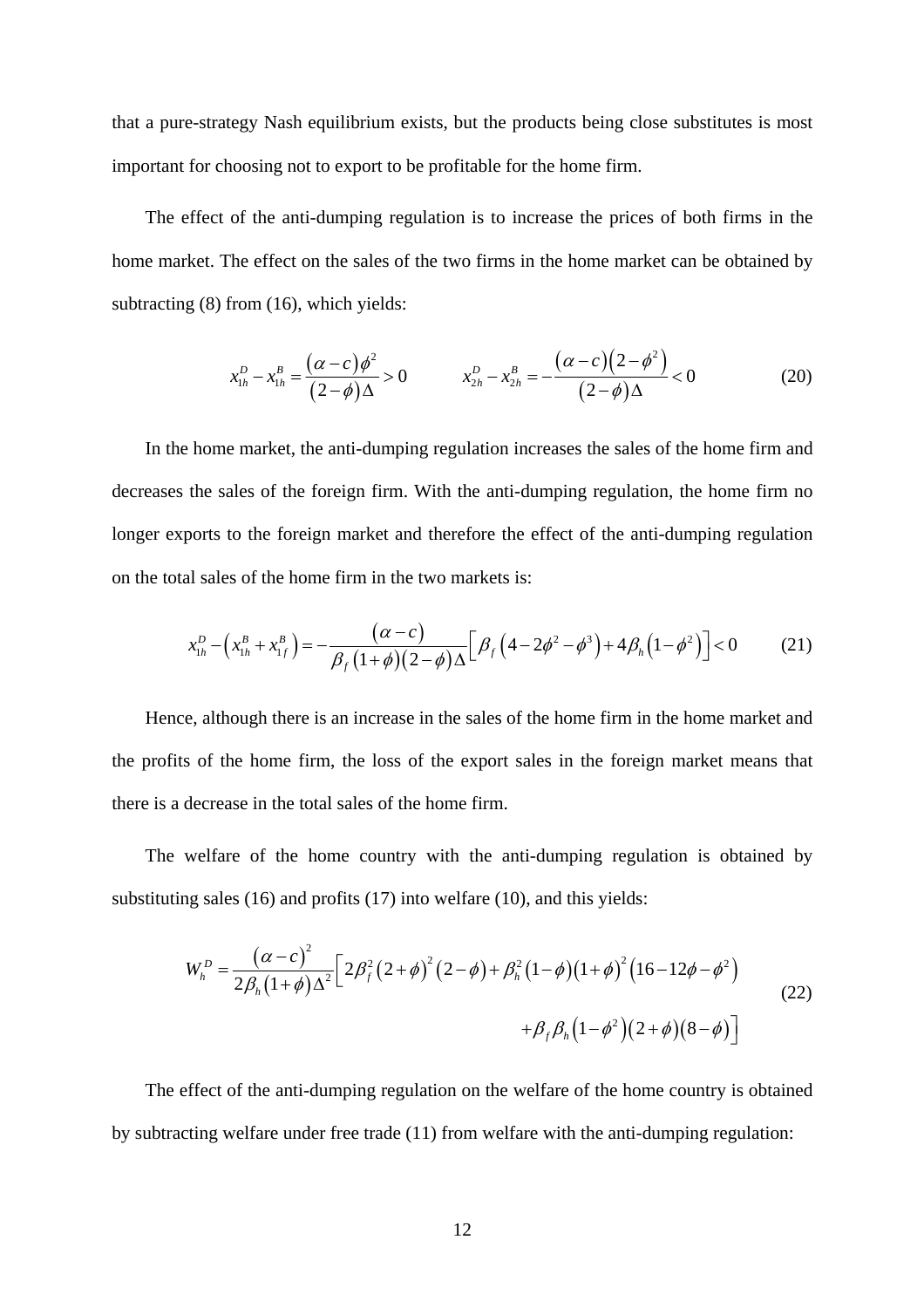$$
W_h^D - W_h^B = -\frac{(\alpha - c)^2 (1 - \phi)\phi}{2(2 - \phi)\Delta^2} J - \pi_{1f}^B < 0
$$
 (23)

where  $J = 2\beta_f (4 - \phi^2) + \beta_h (1 + \phi)(8 - 10\phi - \phi^2)$ . Note that when  $\phi = 1$ ,  $J = 6(\beta_f - \beta_h) > 0$ , since  $\lambda = \beta_h / \beta_f < 1$  when there is a pure-strategy Nash equilibrium, and its derivative  $\partial J / \partial \phi = - \left[ 4 \beta_f \phi + \beta_h (2 + 22 \phi + 3 \phi^2) \right] < 0$  for  $\phi \ge 0$ , hence  $J > 0$  for  $\phi \in [0,1]$ . Therefore, both the first and the second term in (23) are negative so the welfare effect of the antidumping regulation is unambiguously negative. This leads to the following proposition:

*Proposition 2: When there exists a pure-strategy Nash equilibrium,*  $\lambda < \lambda^P$ , and the *home firm chooses not to export to the foreign market,*  $\lambda > \lambda^{\pi}$ *, the anti-dumping regulation will have an unambiguously negative effect on the welfare of the home country.*

The first term in (23) is the *anti-competitive* effect of the anti-dumping regulation on the sum of consumer surplus and the profits of the home firm in the home market. Although the anti-dumping regulation increases the sales of the home firm in the home market, any positive profit-shifting effect is more than offset by the negative effect on consumers of the higher prices set by the home firm and the foreign firm. The second term is the *anti-export* effect of the anti-dumping regulation on profits from exports to the foreign market. Since the anti-dumping regulation leads the home firm not to export to the foreign market, this effect is equal to the loss of profits from exporting to the foreign market under free trade.

#### **4. Conclusions**

This paper has demonstrated the possibility that a firm may strategically exploit an antidumping regulation to reduce competition in its home market in a situation where dumping would not occur without the strategic behaviour of the firm. By committing not to export to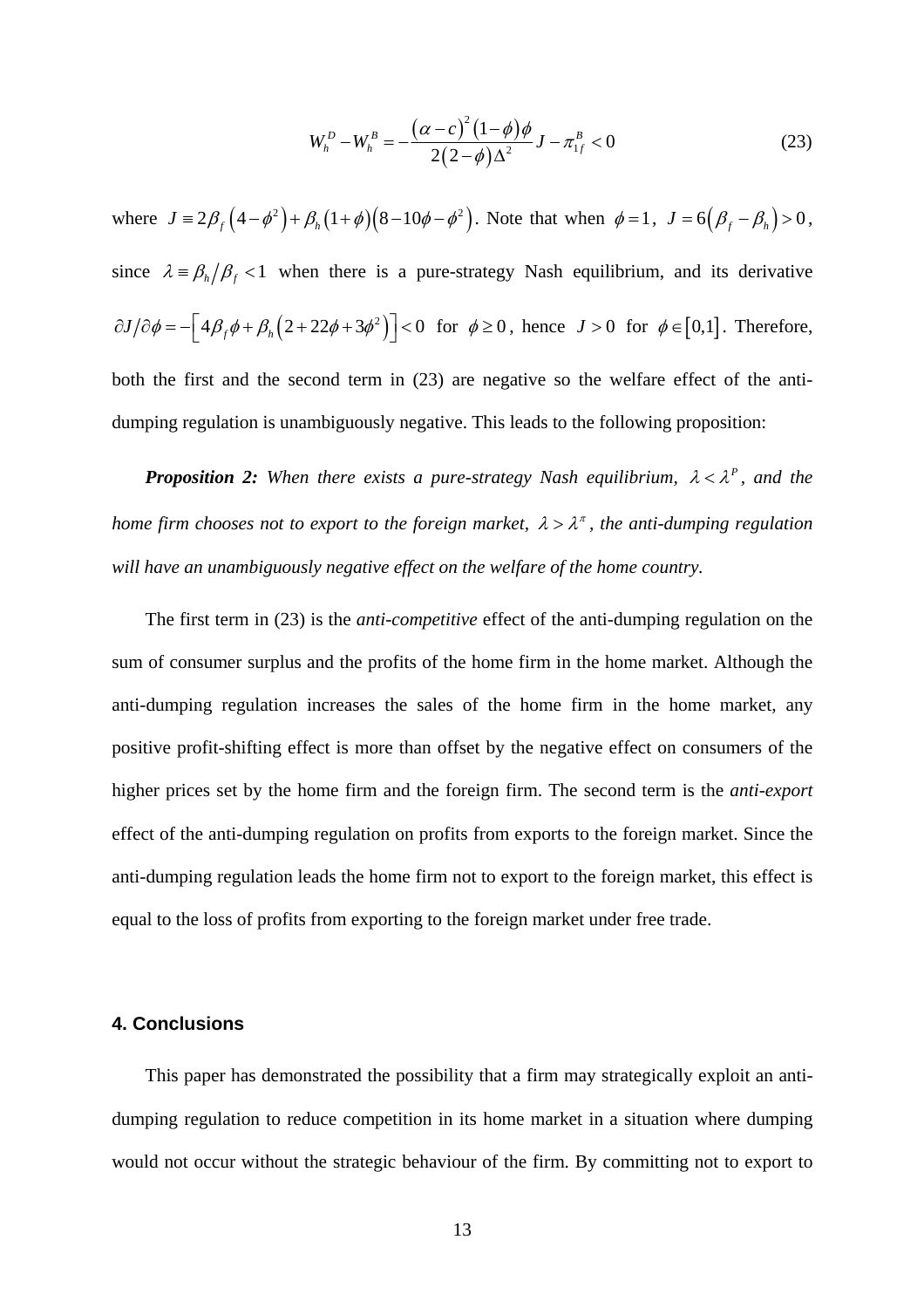the foreign market, the home firm gives the foreign firm a monopoly in the foreign market and an incentive to increase its price in the foreign market. However, the anti-dumping regulation prevents the foreign firm from dumping in the home market so it has to set the same price in both markets. Hence, the foreign firm will be induced to increase its price in the home market thereby lessening competition with the home firm and allowing the home firm to increase its profits if the products of the two firms are close substitutes. The welfare effect of the home firm strategically committing not to export to the foreign market is unambiguously negative due to the anti-competitive effect in the home market and the loss of profits from exports to the foreign market. This shows that anti-dumping regulations may have effects on trade and competition even when there is no complaint about dumping and no anti-dumping duties. Even modern mercantilists may be concerned by the loss of profits from exports to the foreign market as a result of the anti-dumping regulation.

The paper has only considered the pure-strategy Nash equilibrium of the game between the two firms in the presence of the anti-dumping regulation. This exists provided the foreign market is small relative to the size of the home market. Otherwise there will be a mixedstrategy Nash equilibrium but, as the objective of this paper is to show the possibility of strategic behaviour by the home firm, the mixed-strategy Nash equilibrium has not been analysed as the possibility of strategic behaviour by the home firm can be shown most clearly in the pure-strategy Nash equilibrium.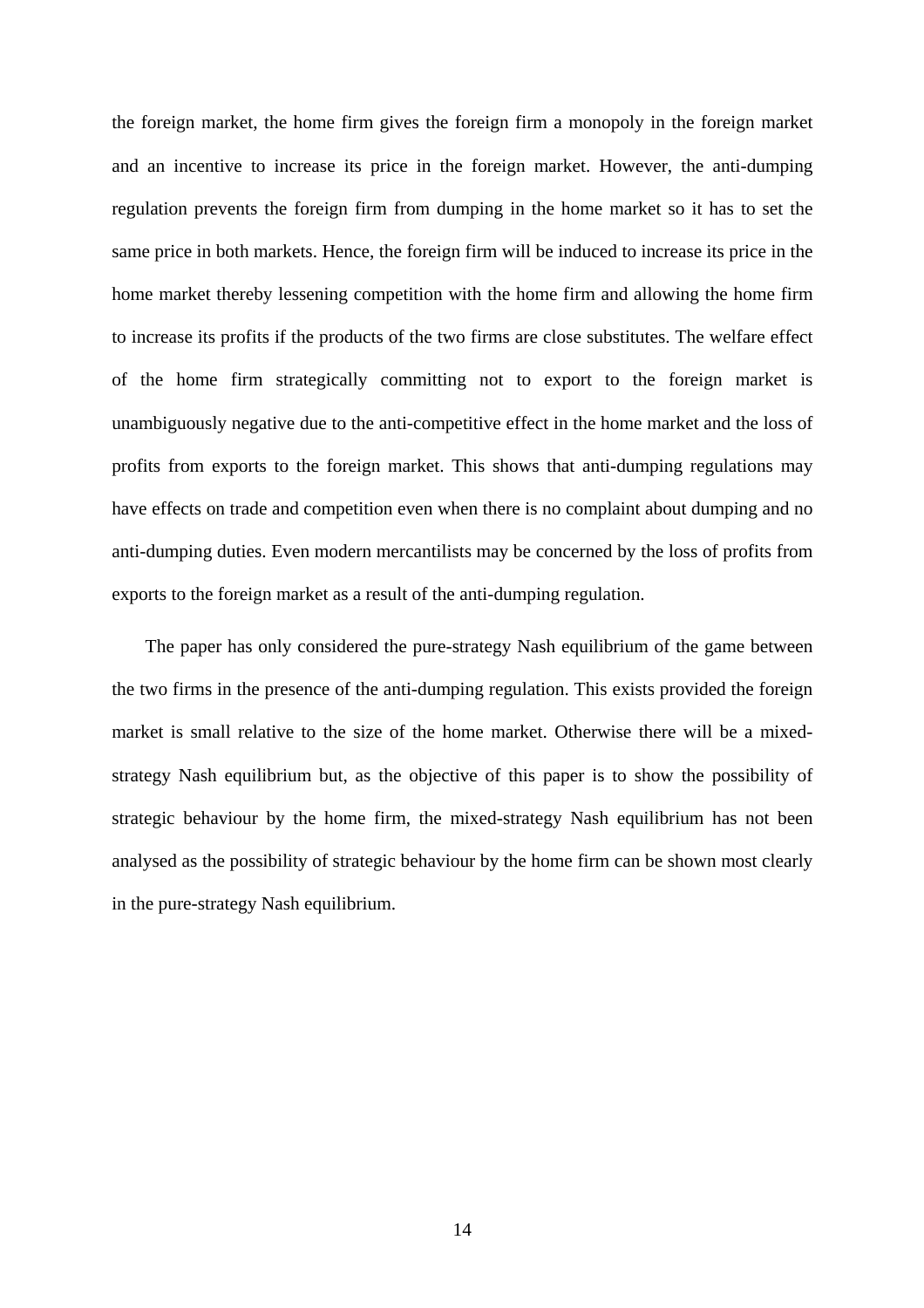#### **References**

- Anderson, Simon P. Nicolas Schmitt and Jacques-Francois Thisse (1995), 'Who benefits from anti-dumping legislation?', *Journal of International Economics*, Vol. 38, pp 321-337.
- Clarke, Roger and David R. Collie (2003). 'Product differentiation and the gains from trade under Bertrand duopoly', *Canadian Journal of Economics*, Vol. 36, pp. 658-673.
- Falvey, Rod and Sarut Wittayarungruangsri (2006). 'Market size and anti-dumping in duopolistic competition', *European Journal of Political Economy*, Vol 22, pp. 771- 786.
- Pauwels, Willfried, Hylke Vandenbussche and Marcel Weverbergh (2001). 'Strategic behaviour under European anti-dumping duties', *International Journal of the Economics of Business*, Vol. 8, pp. 75-99.
- Prusa, Thomas J. (1992), 'Why are so many anti-dumping petitions withdrawn?', *Journal of International Economics*, Vol. 33, pp. 333-354.
- Prusa, Thomas J. (1994), 'Pricing behavior in the presence of anti-dumping law', *Journal of Economic Integration*, Vol. 9, pp. 260-289.
- Prusa, Thomas J. (2005). 'Anti-dumping: a growing problem in international trade', *The World Economy*, Vol. , pp. 683-700.
- Reitzes, James D. (1993), 'Anti-dumping policy', *International Economic Review*, Vol. 34, pp. 745-763.
- Staiger, Robert W. and Frank A. Wolak (1992), 'The effect of domestic anti-dumping law in the presence of foreign monopoly', *Journal of International Economics*, Vol. 32, pp. 265-287.
- Vandenbussche, Hylke and Reinhilde Veugelers (1999). 'European anti-dumping policy and the profitability of national and international collusion', *European Economic Review*, Vol. 43, pp. 1-28.
- Webb, Michael (1992), 'The ambiguous consequences of anti-dumping laws', *Economic Inquiry*, Vol. 30, pp. 437-448.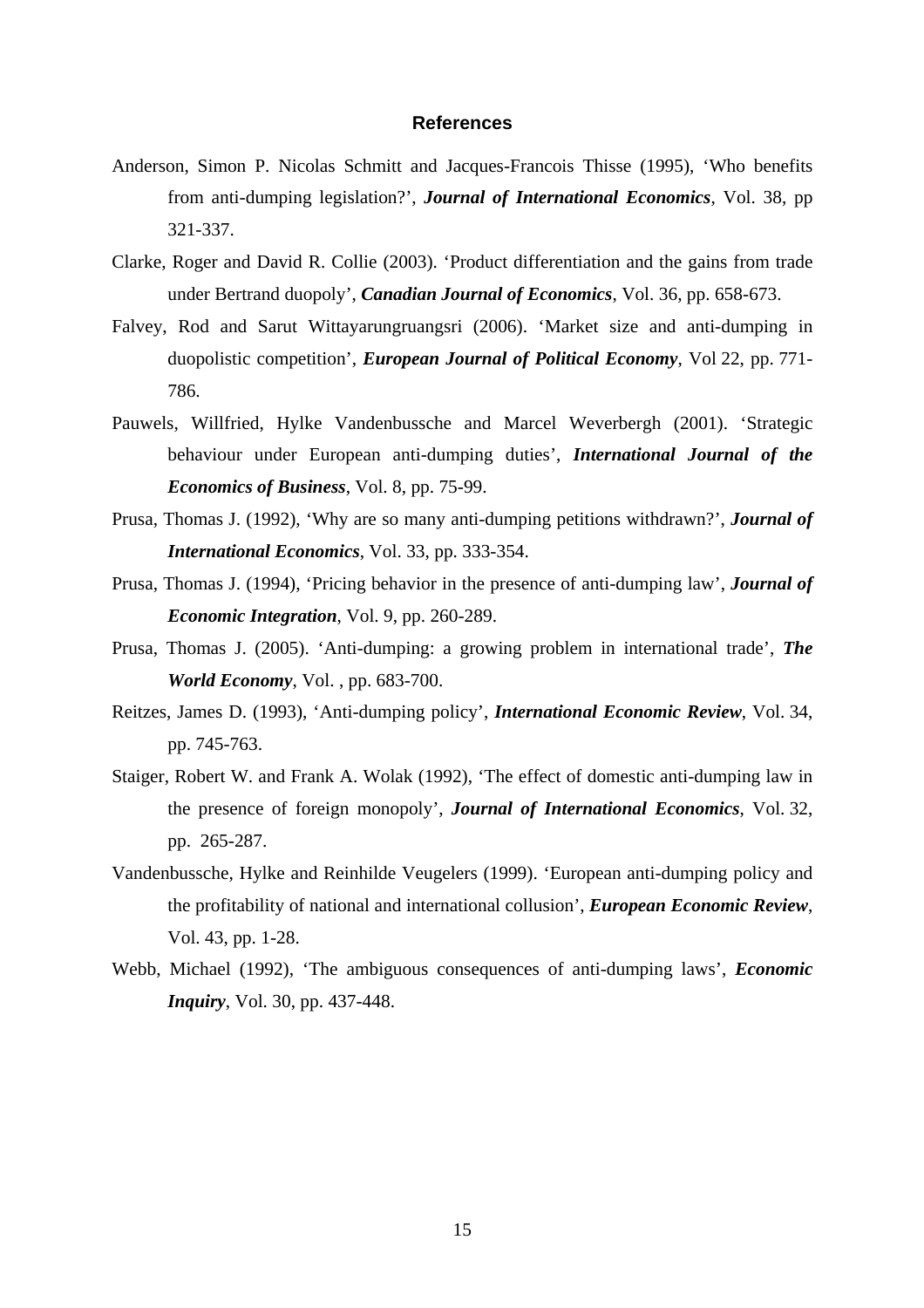

Figure One: Bertrand duopoly reaction functions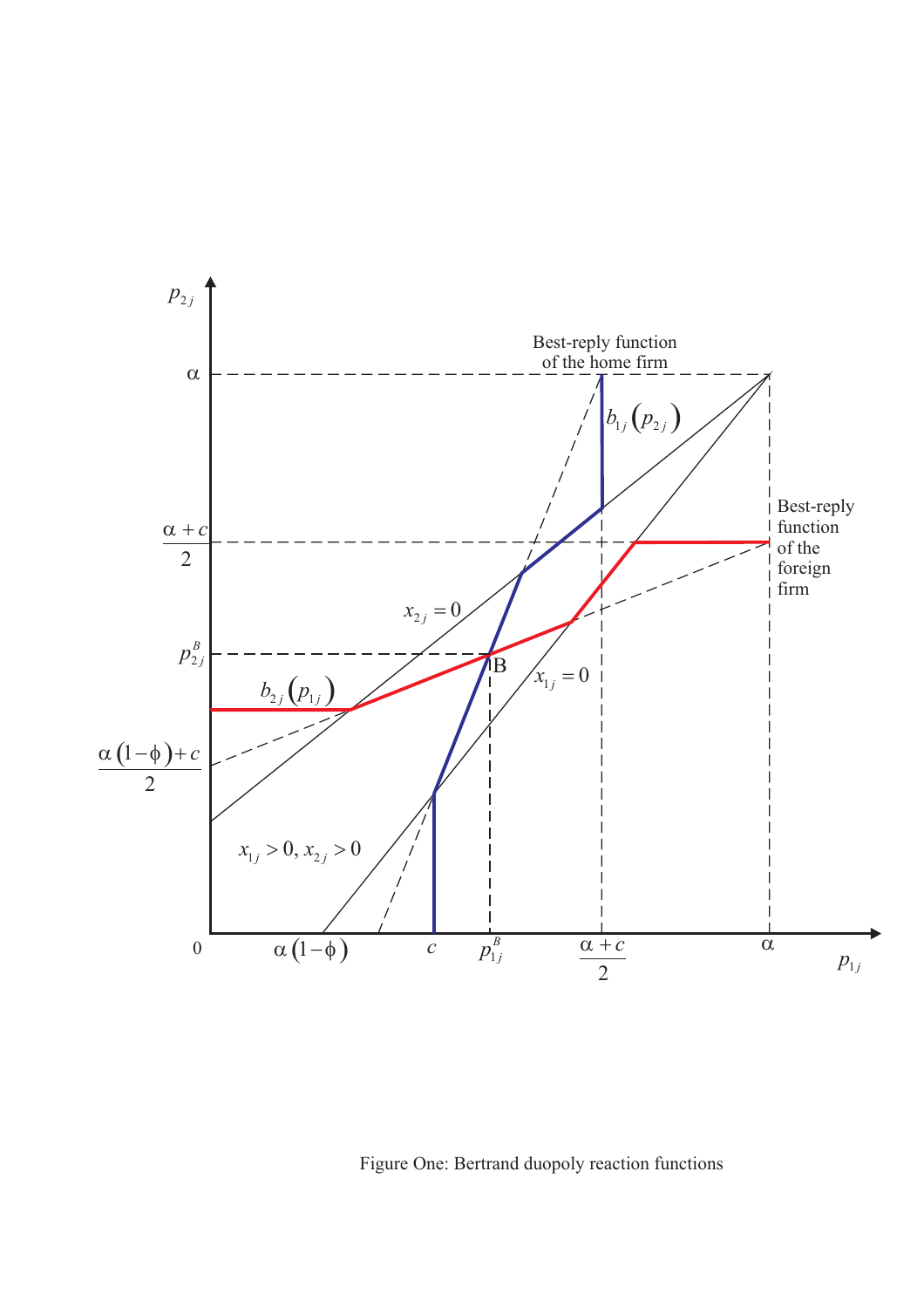

Figure Two: Pure strategy Nash equilibrium